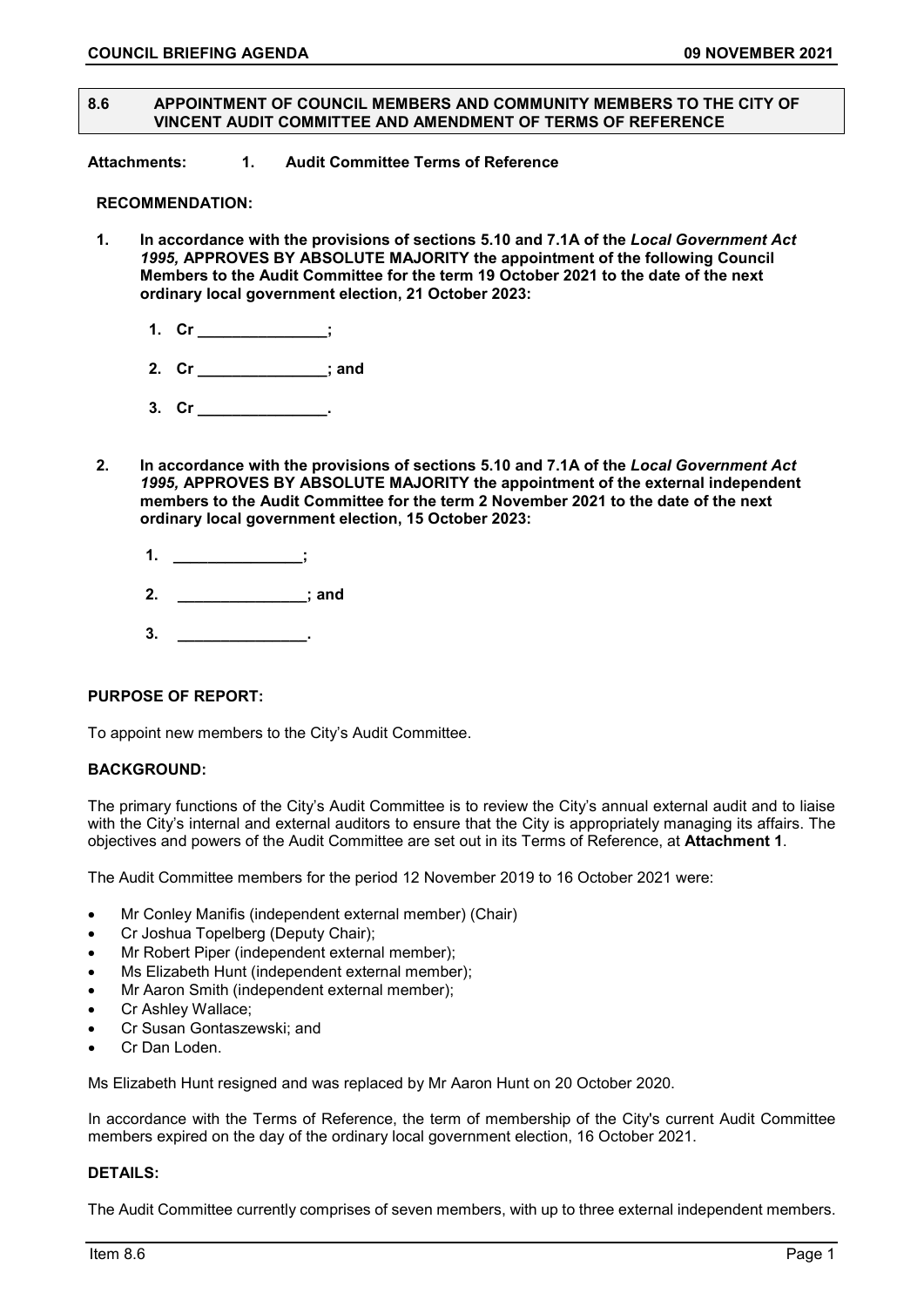Administration invited expressions of interest for suitably qualified persons to nominate for the external independent member positions. Advertisements were placed in the City's local papers, on the City's website and on the City's social media.

Nominees were requested to provide a current resume and a covering letter to demonstrate their knowledge and experience of:

- business or financial management/reporting;
- risk management systems and procedures;
- internal business controls; and
- legislative compliance programs.

A total of ten nominations have been received at the time of writing this report. Nominations close 5:00pm on 3 November 2021. Administration will undertake an assessment of the nominations in accordance with the selection criteria above. This will be submitted along with recommended nominees as a Confidential Attachment for the Council Meeting.

The Audit Committee meetings are held approximately every two months, or more regularly as required. In 2021 there were 6 meetings. The proposed meeting dates for 2022 will be presented to the Audit Committee meeting on 30 November 2021 for approval.

### **CONSULTATION/ADVERTISING:**

Nil.

# **LEGAL/POLICY:**

Council Policy No. 4.2.14 – Local Government Elections provides that:

*Election to Statutory Authorities, Committees, Advisory and Working Groups*

*(a) The Chief Executive Officer shall prepare a report for consideration of the Council at the first Ordinary Meeting of the Council to enable Council Members to be nominated and elected to a Committee of Council (in accordance with s.5.10 (2) of the Local Government Act 1995) as well as to be nominated and elected as delegates to Advisory and Working Groups and various organisations.*

Division 7.1A of the *Local Government Act 1995* sets out the requirement for Local Governments to establish an Audit Committee and sets out a range of requirements applicable to Audit Committees. Importantly, an Audit Committee must have at least 3 members, and the majority of members are to be Council Members.

The *Local Government (Audit) Regulations 1996* further prescribe the functions of an Audit Committee.

The Audit Committee Terms of Reference sets out in detail how the City's Audit Committee will function.

#### **RISK MANAGEMENT IMPLICATIONS:**

Low: The Audit Committee plays a key role in addressing the City's corporate risks and ensuring legislative compliance. The selection of appropriately skilled and qualified members of the Audit Committee is important in addressing organisational risk and ensuring good corporate governance.

### **STRATEGIC IMPLICATIONS:**

This is in keeping with the City's *Strategic Community Plan 2018-2028*:

### Innovative and Accountable

*We are open and accountable to an engaged community.*

*Our community is aware of what we are doing and how we are meeting our goals.*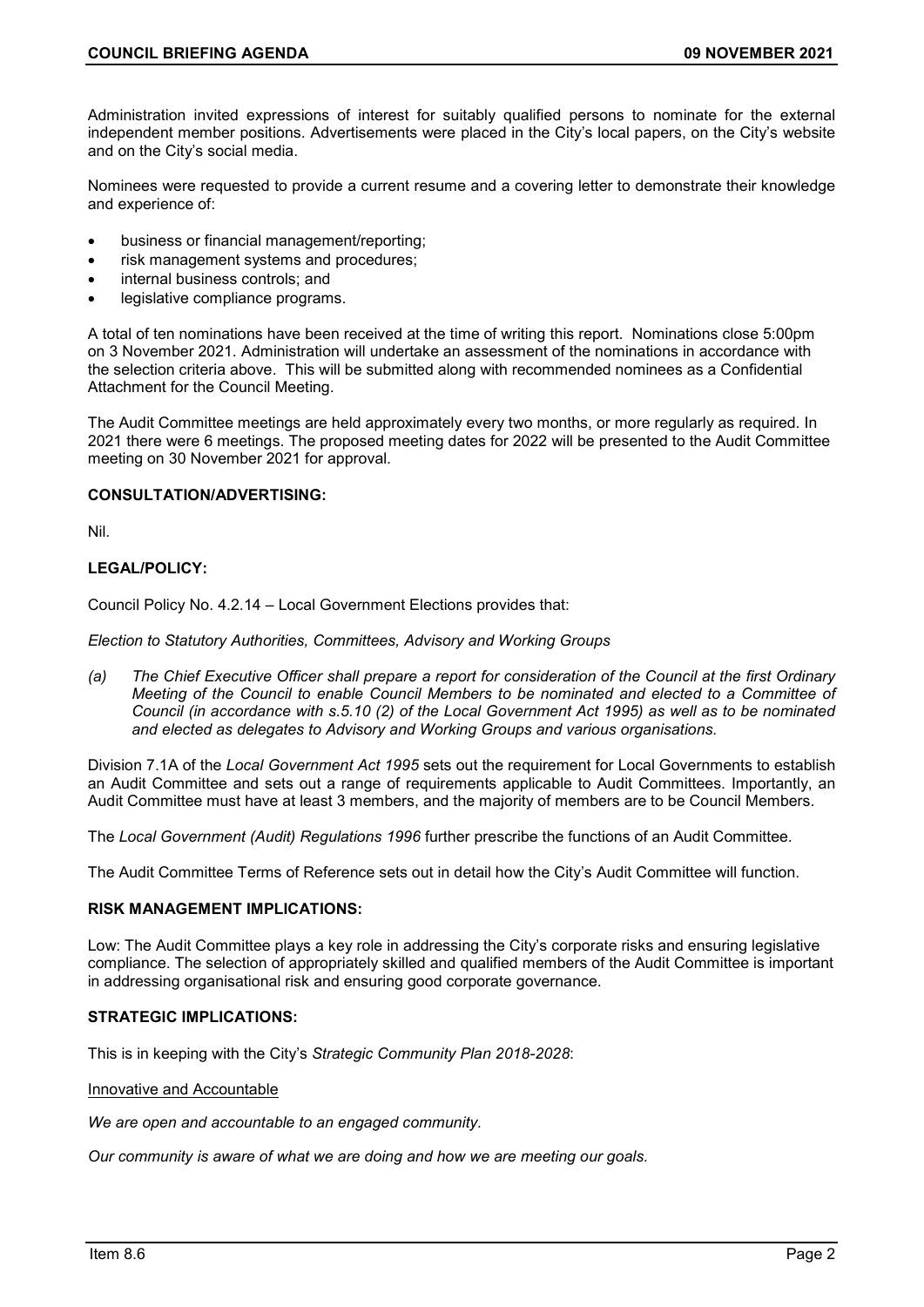### **SUSTAINABILITY IMPLICATIONS:**

This does not contribute to any environmental sustainability outcomes. This action/activity is environmentally neutral.

## **PUBLIC HEALTH IMPLICATIONS:**

This does not contribute to any public health outcomes in the *City's Public Health Plan 2020-2025.*

### **FINANCIAL/BUDGET IMPLICATIONS:**

Nil.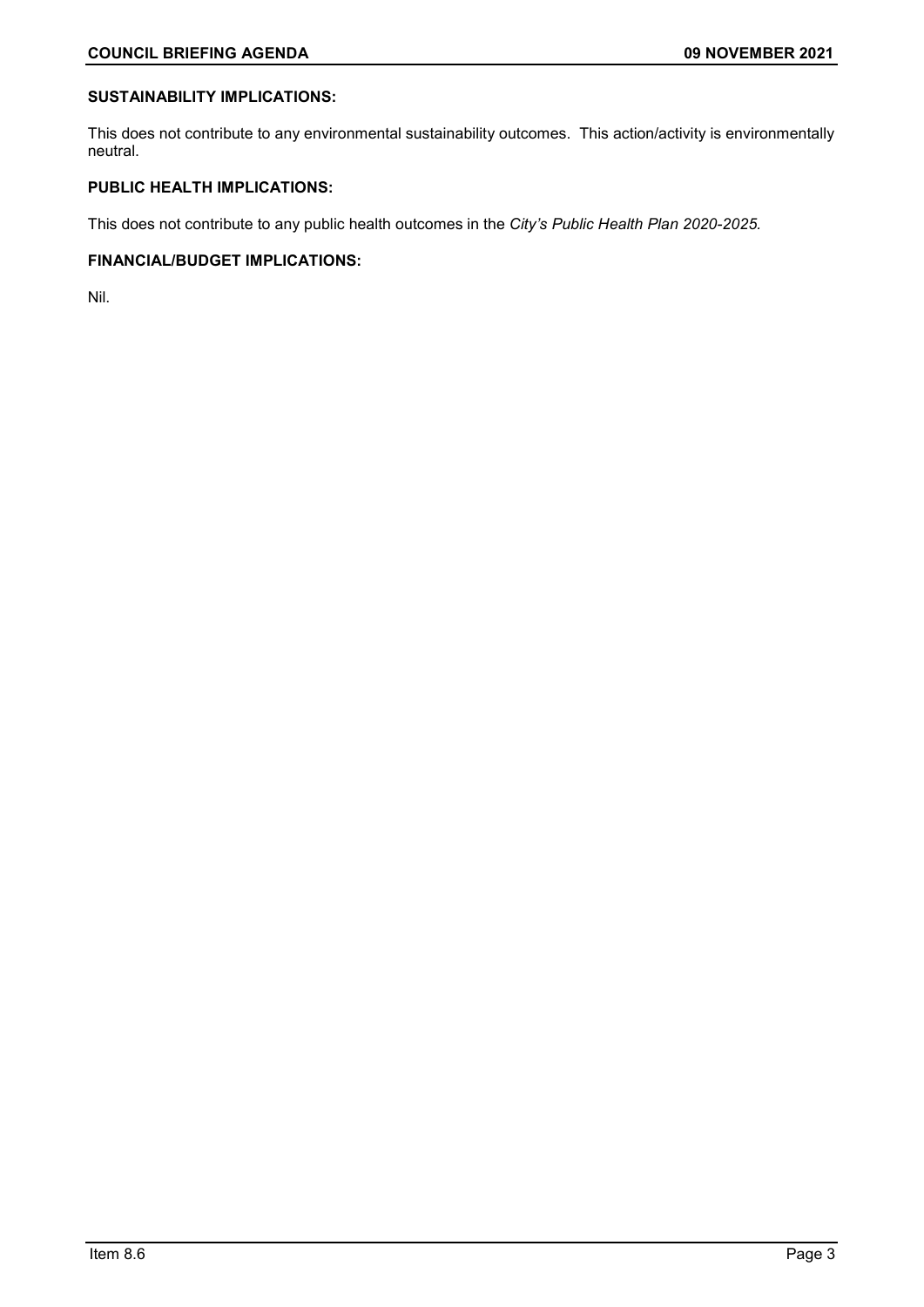# **AUDIT COMMITTEE TERMS OF REFERENCE**



#### **OBJECTIVES**  $\mathbf{1}$

The Audit Committee (Committee) provides independent advice and assurance to Council over the City of Vincent's (City's) risk management, internal controls, financial management and performance reporting.

#### $\overline{2}$ . **POWERS**

- The role of the Committee is prescribed by the Local Government Act 1995 and Local  $\blacksquare$ Government (Audit) Regulations 1996.
- The Committee is to report to Council and provide appropriate advice and recommendations on matters relevant to its terms of reference. This is in order to facilitate informed decision-making by Council in relation to the legislative functions and duties of the local government that have not been delegated to the CEO.
- The Committee is a formally appointed committee of the Council and is responsible to the Council
- The committee does not have executive powers or authority to implement actions in areas over which the CEO has legislative responsibility and does not have any delegated financial responsibility.
- The Committee does not have any management functions and cannot involve itself in management processes or procedures.

#### 3. **MEMBERSHIP**

- The committee shall comprise up to 7 members, consisting of:  $\bullet$ 
	- Up to three external independent members; and  $\Omega$
	- Elected Members from the City  $\bigcap$
- External independent members will be selected based on the following criteria:
	- A demonstrated high level of expertise and knowledge in financial management, reporting, governance and audit;
	- $\circ$ Relevant skills and experience in providing independent expert advice; and
	- They must be a resident or property owner within the City of Vincent.  $\circ$
- An external independent member will be a person with no operating responsibilities with the City, nor will that person provide paid services to the City either directly or indirectly.
- Appointments of external independent persons will be made following a public advertisement. The evaluation of potential members will be reviewed by the CEO and appointments will be approved by Council.
	- Council may terminate the appointment any member prior to the expiry of his/her term, if:
	- The Chairperson considers that the member is not making a positive contribution to  $\bigcirc$ the committee; or
		- The member is found to be in breach of the City's Code of Conduct or a serious  $\circ$ contravention of the Local Government Act 1995; or
		- o A member's conduct, action or comments brings the City of Vincent into disrepute.
- The CEO will appoint a Chief Audit Executive (CAE) to be responsible for internal audit and communication with the Audit Committee. The CAE must be independent of management of the financial functions. The CAE is not a member of the Audit Committee. The CAE has the following functions:
	- Communicates with the Audit Committee  $\circ$
	- Manages the induction of new members and any training during the membership  $\circ$ term:
	- Finalises the meeting agendas in consultation with the Chair;  $\circ$
	- Oversees the internal audit program and provides updates to the Audit Committee;  $\circ$
	- Prepares a forward agenda for the Audit Committee meetings each year; and  $\circ$
	- Provides updates on any external or performance audits or emerging issues.  $\circ$
- The CAE, CEO and any other staff as directed by the CAE will attend all meetings to provide advice and guidance to the committee, however the CEO and any other staff are

Page 1 of 3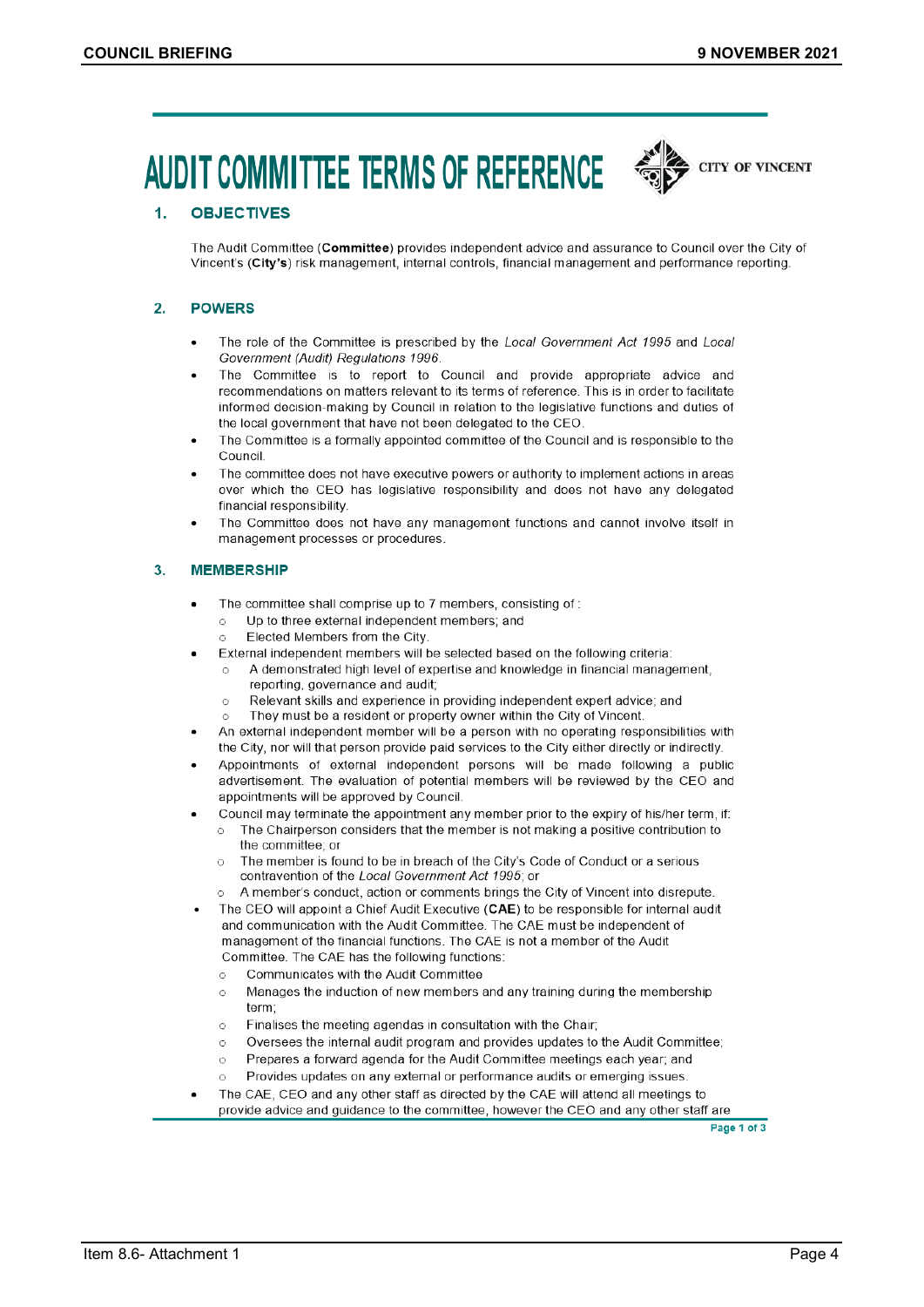not members of the Committee

- The City shall provide secretarial and administrative support to the Committee
- Membership shall be for a period of up to 2 years terminating on the day of the Ordinary Council elections
- Members will be eligible for reappointment.
- Members will be entitled to receive reimbursement of reasonable expenses.
- Members will be provided with appropriate training and professional development to be determined by the committee and provided that adequate funds are available in the Council budget for this purpose.

#### 4. **CHAIRPERSON**

- The position of Chairperson shall be appointed by a vote of the committee following a call for nominations for the position:
- The Chairperson shall be appointed for a period of not more than 12 months, after which a new process of appointment shall occur;
- A Chairperson may be reappointed; and
- The Chairperson shall not be the Mayor.

#### 5. **MEETINGS**

- The Committee shall meet every two months and more regularly as required at the discretion of the Chairperson.
- An annual forward agenda will be prepared and approved by the Committee each year to govern the matters to be discussed at each meeting
- The agenda for each meeting will be finalised by the CAE in consultation with the Chair.
- The agenda for each meeting will be provided to the Committee members one week prior to the meeting

#### 6. **REPORTING**

Reports and recommendations of each committee meeting shall be presented to the next  $\bullet$ ordinary meeting of the Council.

#### 7. **DUTIES AND RESPONSIBILITIES**

The duties and responsibilities of the Committee will be:

- provide guidance and assistance to Council as to the carrying out of the functions of the local government in relation to audits.
- meet with the auditor at least once in each year, prior to the auditor meeting with Council in accordance with section 7.12(A)(2) of the Local Government Act 1995, to ensure that:
	- the auditor is supported in carrying out his or her other duties under the Local Government Act 1995
- the audit is conducted successfully and expeditiously.  $\circ$
- examine the reports of the auditor after receiving a report from the CEO on the matters and:
	- determine if any matters raised require action to be taken by the local government;  $\circ$ and
	- ensure that appropriate action is taken in respect of those matters.  $\circ$
- review the report prepared by the CEO on any actions taken in respect of any matters raised in the report of the auditor and presenting the report to Council for adoption prior to the end of the next financial year or six months after the last report prepared by the auditor is received, whichever is the latest in time.
- monitor and advise the CEO on the scope of the internal audit plan and program and its effectiveness
- review the appropriateness of special internal audit assignments undertaken by internal audit at the request of Council or CEO.
- review the level of resources allocated to internal audit and the scope of its authority.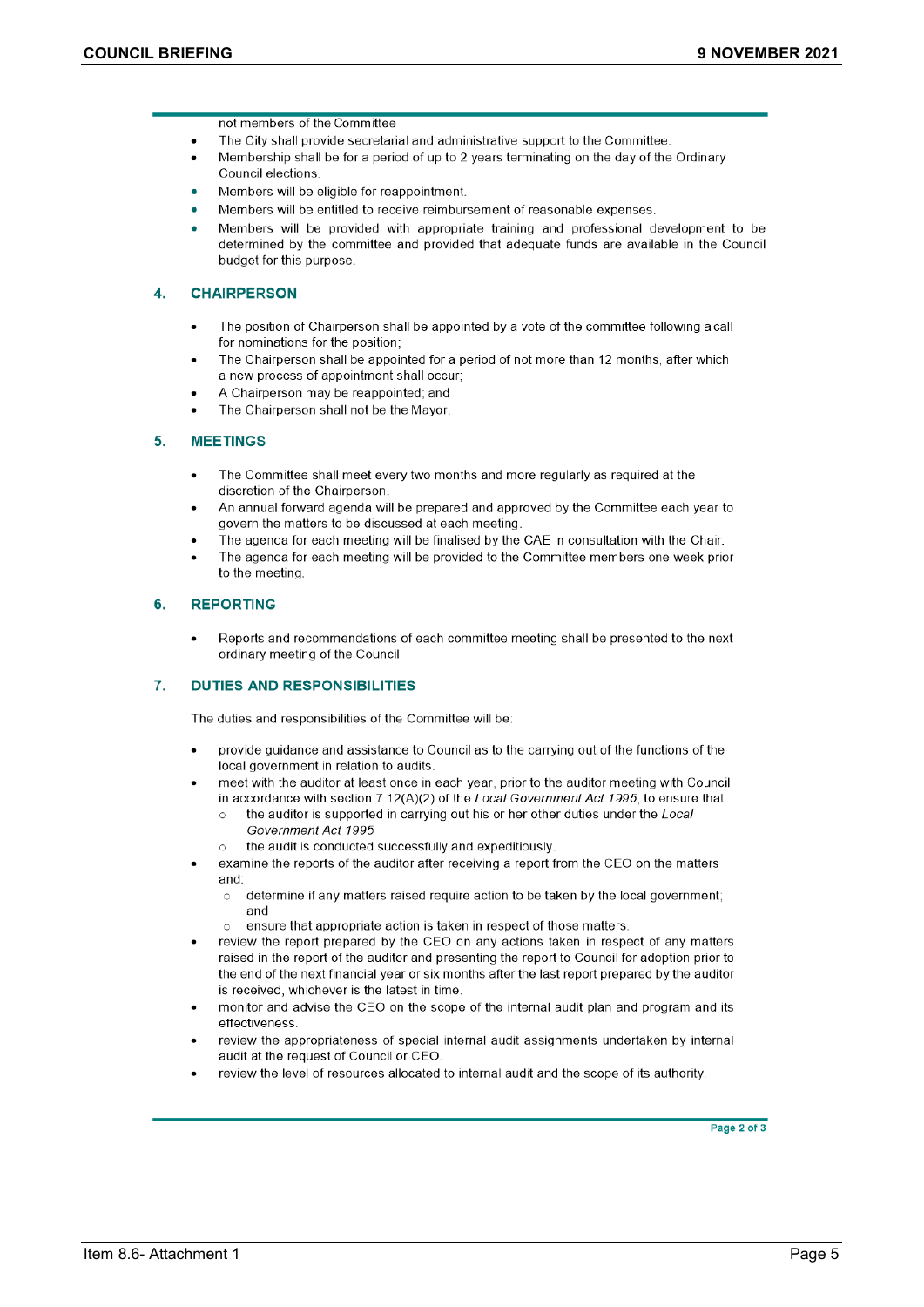- review reports of internal audits, monitor the implementation of recommendations made  $\bullet$ by the audit and review the extent to which Council and management reacts to matters raised
	- facilitate liaison between the internal and external auditor to promote compatibility, to the extent appropriate, between their audit programs.
	- review the local government's draft annual financial report, focusing on:
		- accounting policies and practices;  $\circ$
		- changes to accounting policies and practices;  $\circ$
		- the process used in making significant accounting estimates;  $\circ$
		- significant adjustments to the financial report (if any) arising from the audit process:  $\circ$
		- compliance with accounting standards and other reporting requirements; and  $\circ$
		- significant variances from prior years.  $\circ$
	- consider and recommend adoption of the annual financial report to Council. Review any significant changes that may arise subsequent to any such recommendation but before the annual financial report is signed.
	- address issues brought to the attention of the committee, including responding to requests from Council for advice that are within the parameters of the committee's terms of reference
	- seek information or obtain expert advice through the CEO on matters of concern within the scope of the committee's terms of reference following authorisation from the Council.
- review the annual Compliance Audit Return and report to the Council the results of that review.
- to monitor and advise the CEO when the CEO is carrying out functions in relation to a review under Local Government (Audit) Regulations 1996 regulation 17(1) and the Local Government (Financial Management) Regulations 1996 regulation 5(2)(c);
- oversee the implementation of any action arising from an audit that the City is required to take; or has stated it has taken or intends to take; or has accepted should be taken.

#### 8. **DELEGATED AUTHORITY**

In accordance with section 7.1B of the Local Government Act 1995, the only powers and duties that can be delegated to a committee are any of the powers and duties of the local government under Part 7 of the Act; that is, those relating to audit. The Committee cannot on-delegate the powers and duties delegated to it. Council has not delegated any of its powers or duties to the Audit Committee.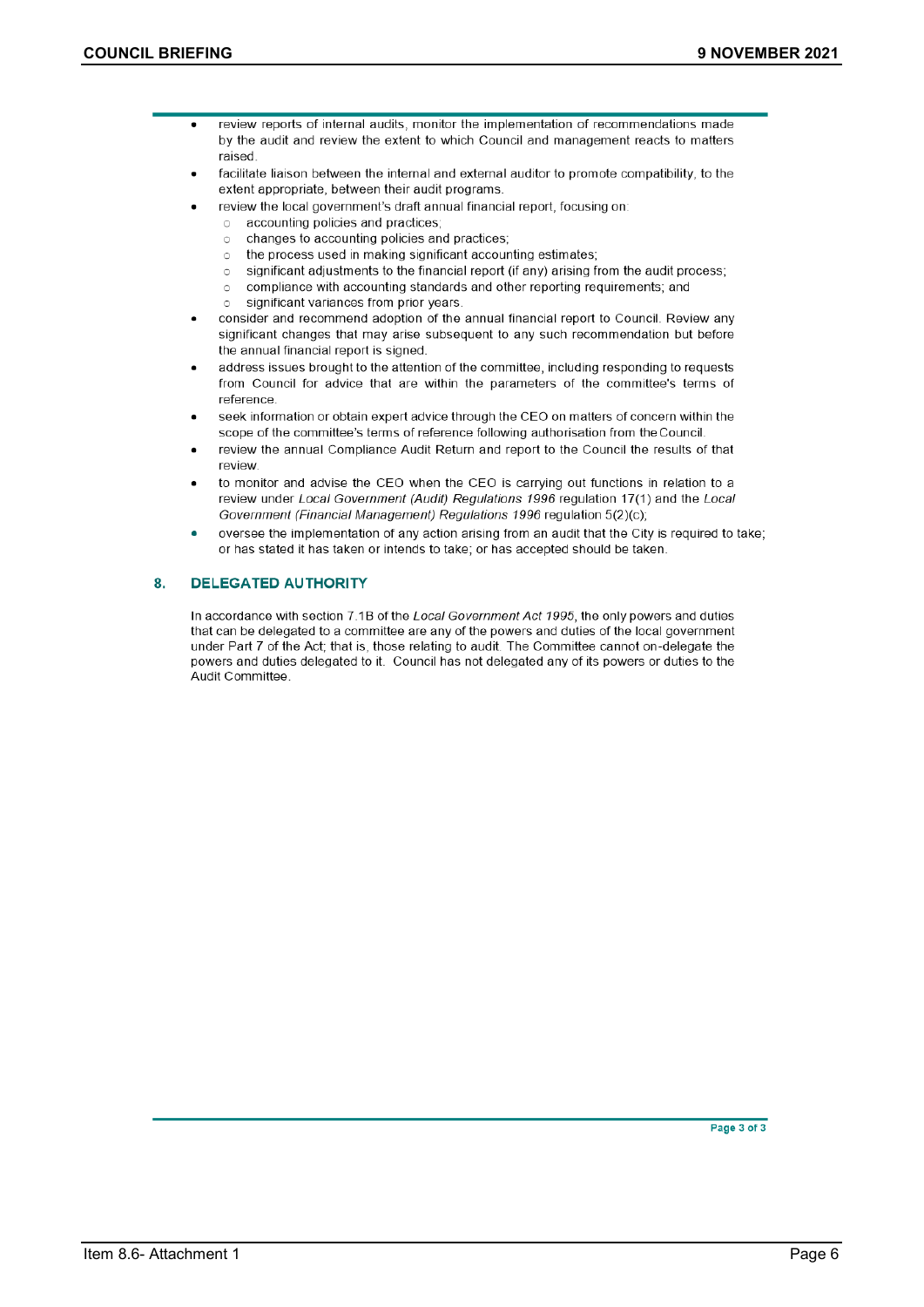| <b>Activity</b>                                                                                                         | <b>Completed</b> |
|-------------------------------------------------------------------------------------------------------------------------|------------------|
| Authority, composition and meetings                                                                                     |                  |
| Meet with all members of the City's Executive Management Team.                                                          |                  |
| Read and understand the Audit Committee Terms of Reference                                                              |                  |
| Read the audit committee minutes for the last 2 years.                                                                  |                  |
| Review the Audit Committee Forward Agenda                                                                               |                  |
| <b>External reporting</b>                                                                                               |                  |
| Read and understand the City's summary of significant accounting policies                                               |                  |
| and significant judgements made in preparing the financial statements                                                   |                  |
| Read and understand the City's legislative compliance requirements, as                                                  |                  |
| set out in the City's Compliance Calendar and reported in the Compliance                                                |                  |
| Audit Return (CAR)                                                                                                      |                  |
| Read the financial reports and any associated non-financial disclosures for                                             |                  |
| the past 3 years                                                                                                        |                  |
| <b>External Audit</b>                                                                                                   |                  |
| Meet with senior members of the external auditor's audit team at the                                                    |                  |
| entrance meeting (May)                                                                                                  |                  |
| Read and understand the external auditor's findings and                                                                 |                  |
| recommendations, and management's response for the last 3 years. This                                                   |                  |
| includes any OAG performance audits.                                                                                    |                  |
| <b>Internal audit</b>                                                                                                   |                  |
| Meet with the Chief Audit Executive (head of internal audit) and internal                                               |                  |
| auditors (firm engaged for the internal audit, if applicable)                                                           |                  |
| Review the City's internal audit plan                                                                                   |                  |
| Read and understand the City's Audit Log                                                                                |                  |
| Read and understand the process for coordinating the planned activities of                                              |                  |
| internal audit and the OAG, and risk and compliance management,                                                         |                  |
| including the reg 17 review                                                                                             |                  |
| System of internal control and risk management                                                                          |                  |
| Read and understand the City's risk management framework, including the                                                 |                  |
| risk management policy and risk appetite and tolerance statements                                                       |                  |
| Read and understand the City's processes for identifying and managing                                                   |                  |
| material risks including business, financial, legal and compliance risks,                                               |                  |
| including the reporting process via the Corporate Calendar                                                              |                  |
| Read any reports on suspected, alleged and actual frauds, thefts and<br>material breaches of laws for the last 3 years. |                  |
| <b>Compliance and ethics</b>                                                                                            |                  |
| Read and understand the entity's processes for managing complaints and                                                  |                  |
| public interest disclosures.                                                                                            |                  |
| Attend a briefing or training on public sector probity and accountability                                               |                  |
| requirements, including ethical considerations.                                                                         |                  |
| Fraud                                                                                                                   |                  |
| Read and understand the City's fraud prevention and detection framework                                                 |                  |
| and monitor suspected, alleged and actual instances of fraud.                                                           |                  |
| Read any instances of fraud reported during the last 3 years.                                                           |                  |
| <b>Related-party transactions</b>                                                                                       |                  |
| Read and understand processes for related-party transactions.                                                           |                  |
| Read related-party transaction reporting for the last 3 years.                                                          |                  |
| <b>Governance framework</b>                                                                                             |                  |
| Read and understand the City's governance framework                                                                     |                  |
| Read and understand the organisational structure.                                                                       |                  |
| Read and understand the City's delegation register.                                                                     |                  |

### ANNEXURE 1: AUDIT COMMITTEE MEMBER INDUCTION CHECKLIST

Page 4 of 3